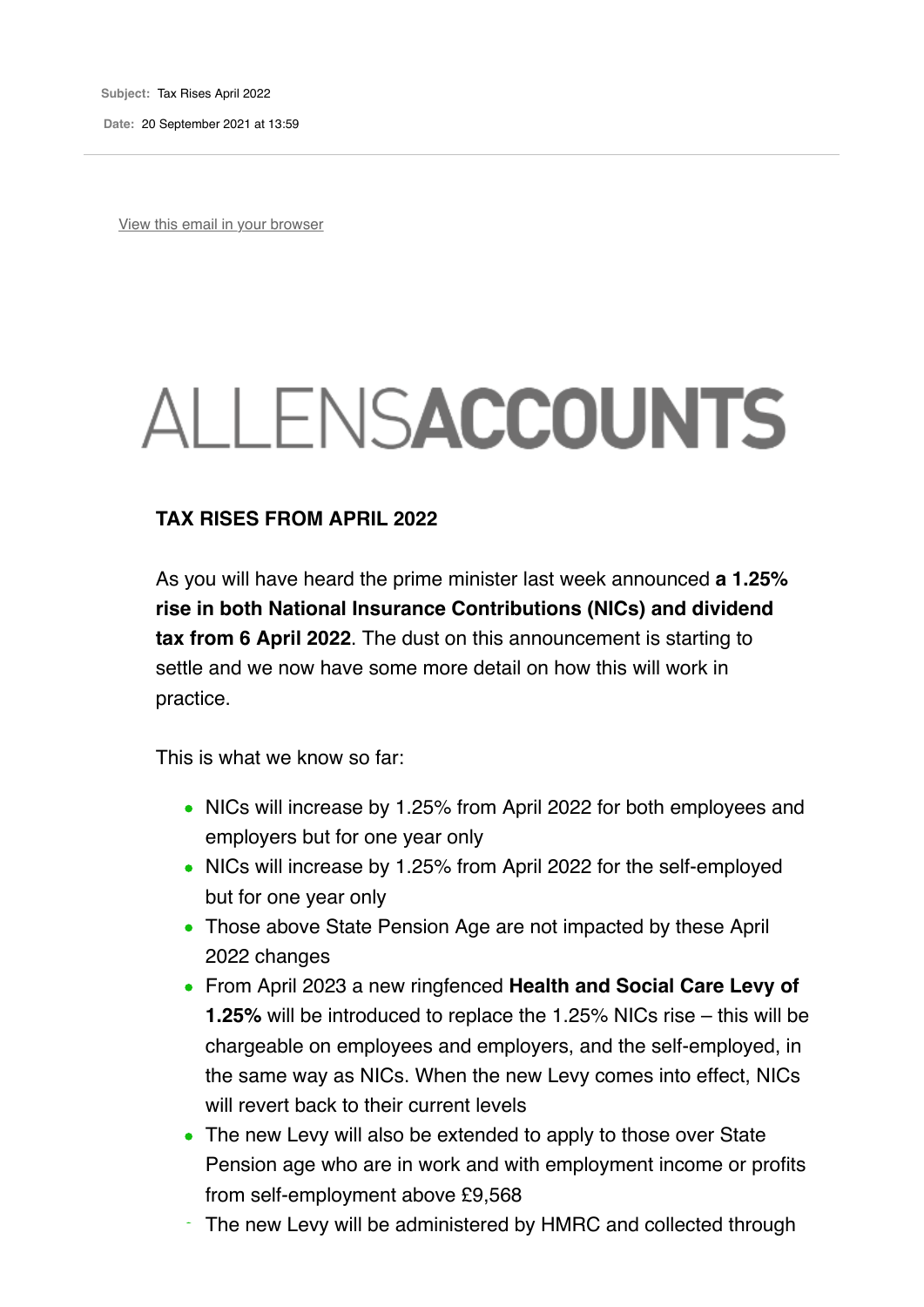- The new Levy will be administered by HMRC and collected through the existing PAYE and self-assessment system
- From April 2022 employers will need to include a reference to the new Levy on the payslip and from April 2023 the new Levy will need to be shown as a separate deduction on employee payslips
- **The government will also increase the income tax payable on dividends by 1.25% from April 2022**

Further details can be found

at https://www.gov.uk/government/news/record-36-billion-investmentto-reform-nhs-and-social-care

## National Insurance

Very broadly the rates will increase as follows:

|          |       | Employee  | Employer | Self-employed |
|----------|-------|-----------|----------|---------------|
| Current  | 21/22 | $12.00\%$ | 13.80%   | $9.00\%$      |
| Proposed | 22/23 | 13.25%    | 15.05%   | 10.25%        |

The increase in rate to 15.05% will also apply to NICs payable on Benefits in Kind.

## Dividend Tax

From 6 April 2022 all rates of dividend tax will increase by 1.25%. The rates will be as follows:

|          |       | Basic rate | Higher rate | Additional rate |
|----------|-------|------------|-------------|-----------------|
| Current  | 21/22 | 7.50%      | 32.50%      | 38.10%          |
| Proposed | 22/23 | 8.75%      | 33.75%      | 39.35%          |

Dividend tax is charged on dividends that an individual receives in excess of the dividend allowance (£2,000 in 2021/22).

The government have not yet provided details of the proposed tax bands for 2022/23.

This increase comes on top of the proposed increase to the corporation tax rate from 19% to 25% from 1 April 2023, which means the effective